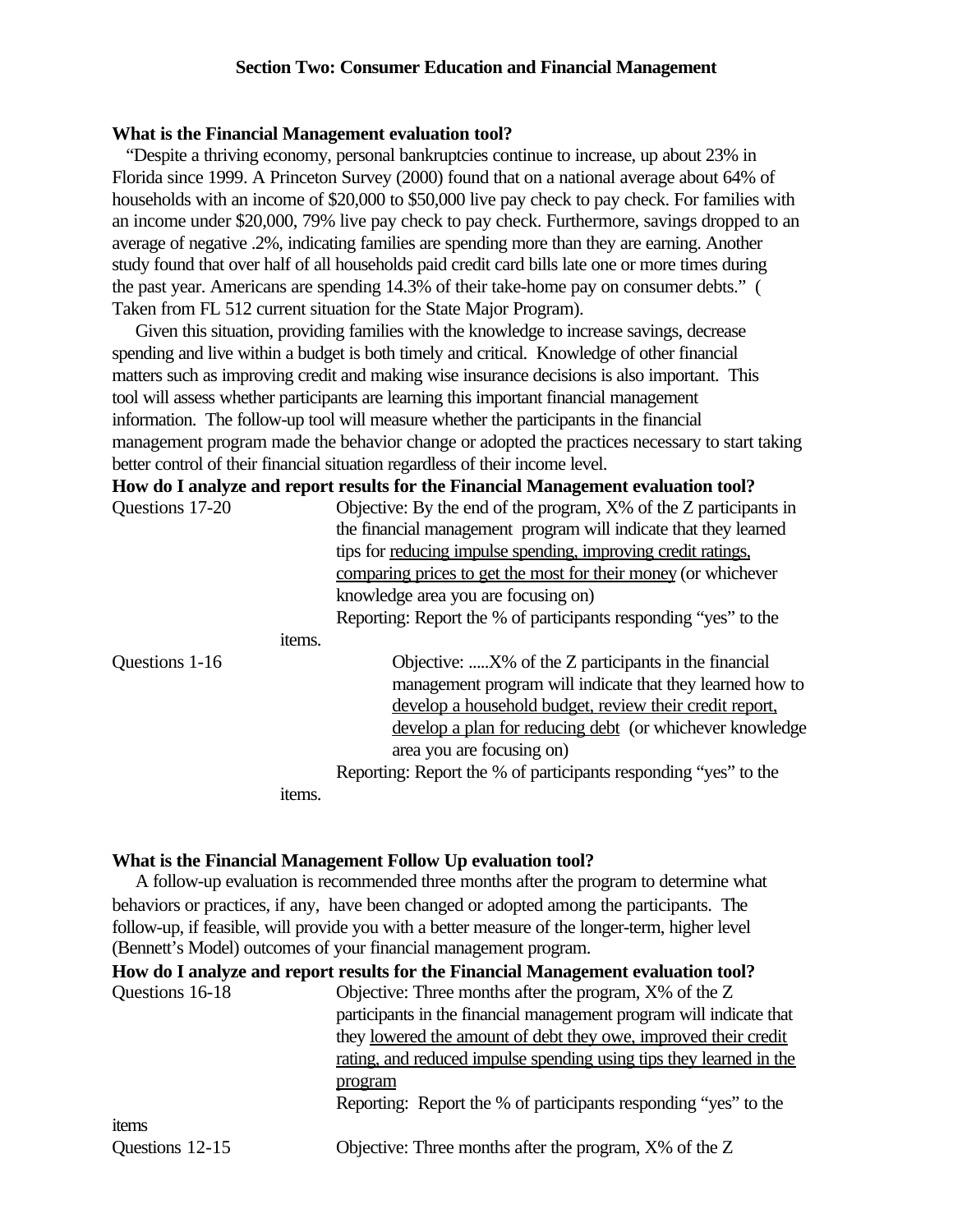|                | participants in the financial management program will indicate that<br>they prepared a net worth statement, developed a household       |
|----------------|-----------------------------------------------------------------------------------------------------------------------------------------|
|                | inventory, wrote a will (or whichever practice or behavior your are                                                                     |
|                | focusing on)<br>Reporting: Report the % of participants responding "yes" to the                                                         |
| items          |                                                                                                                                         |
| Questions 11   | Objective: $X\%$ of the Z participants in the financial                                                                                 |
|                | management program will indicate that they pay bills on time that                                                                       |
|                | they did not pay on time before the program, of which X% will                                                                           |
|                | indicate that they pay on time either always or often.                                                                                  |
|                | Reporting: Report the % of participants responding "yes" to the                                                                         |
|                | item and the frequency with which they perform the behavior                                                                             |
|                | change                                                                                                                                  |
| Questions 9-10 | Objective: X% of the Z participants in the financial                                                                                    |
|                | management program will indicate that they reviewed one                                                                                 |
|                | or more insurance policies that they did not review before                                                                              |
|                | the program, of which X% will indicate they changed                                                                                     |
|                | (or which<br>insurance companies to save on premium                                                                                     |
|                | ever                                                                                                                                    |
|                | item in Q10)                                                                                                                            |
|                | Reporting: Report the % of participants responding "yes" to the                                                                         |
|                | item Q9 and items checked in Q10                                                                                                        |
| Questions 7-8  | Objective: X% of the Z participants in the financial                                                                                    |
|                | management program will indicate that they opened a savings                                                                             |
|                | account that they did not have before the program, resulting in an                                                                      |
|                | average savings of at least \$X so far                                                                                                  |
|                | Reporting: Report the % of participants responding "yes" to the                                                                         |
|                | item in Q7 and compute an average for Q8                                                                                                |
| Question 5-6   | Objective: X% of the Z participants in the financial                                                                                    |
|                | management program will indicate that they developed a savings                                                                          |
|                | plan that they did not have before the program, of which X% will<br>indicate that they have increased their monthly savings \$50-99 per |
|                | month (or which ever level(s) you want to evaluate)                                                                                     |
|                | Reporting: Report the % of participants responding "yes" to the                                                                         |
|                | item Q5 and the monetary items checked in Q6                                                                                            |
| Question 3-4   | Objective: X% of the Z participants in the financial                                                                                    |
|                | management program will indicate that they developed a spending                                                                         |
|                | plan that they did not have before the program, of which X% will                                                                        |
|                | indicate that they keep a written record of their expenses either                                                                       |
|                | always or often                                                                                                                         |
|                | Reporting: Report the % of participants responding "yes" to the                                                                         |
|                | item Q3 & Q4 and the frequency items in Q4                                                                                              |
| Questions 1-2  | Objective: X% of the Z participants in the financial                                                                                    |
|                | management program will indicate that they developed a                                                                                  |
|                | household budget that they did not have before the program, of                                                                          |
|                | which X% will indicate that they follow the budget either always                                                                        |
|                | or often                                                                                                                                |
|                | Reporting: Report the % of participants responding "yes" to the                                                                         |
|                | item Q1 & Q2 and the frequency items in Q2                                                                                              |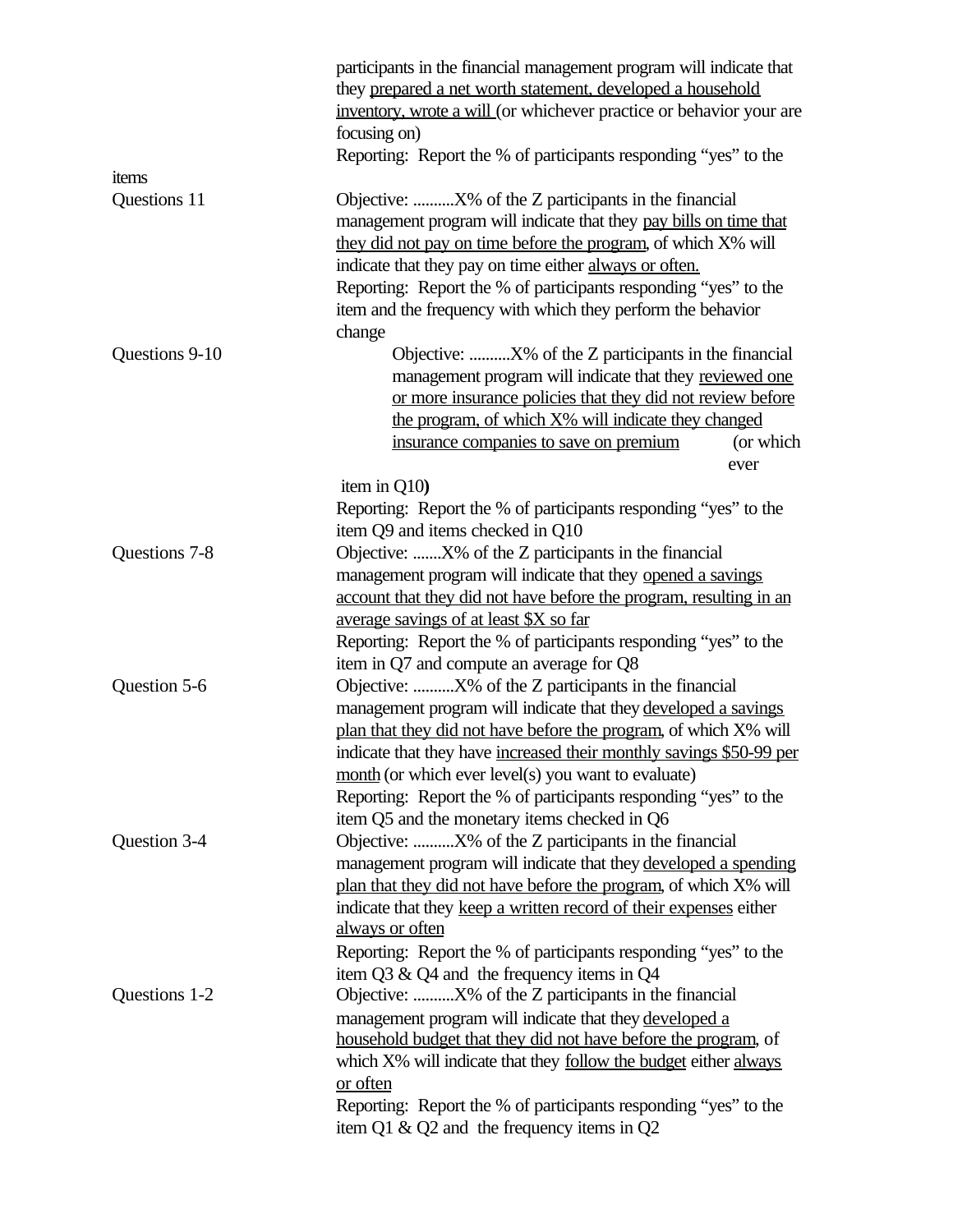## **Section Three: Nutrition Programs for Youth**

### **What is the Balanced Meal Exercise tool?**

 This tool is a fun exercise that is appropriate for elementary school age youth. The youth will plan a meal by cutting out food items from a magazine/book to try to make a balanced meal, then pasting the items onto a paper plate. The youth will perform this activity before nutrition training has occurred and again after the training. It is preferred that the same activity is used as a followup with the same youth in order to see if knowledge of planning a balanced meal has been retained. Complete instructions and all required forms are provided.

 The object of the exercise is to measure whether the youth can plan a balanced meal. A simple score sheet is provided that is used for both the pre/post and follow up. By comparing these scores, you can obtain a precise measurement of knowledge gain.

 Unlike many other evaluation tools in the tool kit, this tool is not a perception of knowledge gain. This tool provides a test of actual knowledge without taking on the traditional test-taking elements (paper and pencil written test). In fact, the youth rather enjoy cutting and pasting food items onto a paper plate to plan a meal.

## **How do I analyze and report results?**

Objective 1: By the end of the program, X% of the Z youth in the nutrition program will increase their knowledge of planning a balanced meal by X% as measured by the nutrition evaluation exercise.

Results: Compute a score for pre and post test by adding up the points as described. Compute the percentage difference between the pre-test score and post-test score. Objective 2: Three weeks after the program, X% of the Z youth in the nutrition program will have retained their knowledge of planning a balanced meal as measured by the nutrition follow-up evaluation exercise.

Results 2: Compute a score for follow-up. Compare to the follow-up score to the posttest score. If the follow-up is equal to or higher than the post-test score, then it is likely that the knowledge has been retained. Note: You should make sure that they have not received nutrition education from another source (school, parents), between the post-test and follow-up. post-test score. If they have, then you can not attribute that retention of knowledge (for those youth) to your program.

#### **What is the Food Guide Pyramid Power (Healthy Choices) tool?**

 This tool also measures actual knowledge gain. The tool is designed as a picture game that measures age appropriate knowledge of the food guide pyramid. It is also appropriate for elementary school age youth. In fact, the youth can have fun coloring the pictures.

 The agent or instructor will read each question to the youth. The youth will have a sheet of pictures that represent possible answers to the question. The youth will select one answer for each question. Some of the questions relate to the suggested serving sizes for different food groups, other questions ask the youth to select foods that belong to certain food groups. Other questions ask the youth to identify a certain type of food, i.e. select the food that is a vegetable.

 There are a total of eleven questions. One point is allocated to questions 2 through 11 for a total of 10 points. Question #1 is not graded, it is simply to get them to focus on the food guide pyramid.

 This tool is also designed in the pre-test/post-test format. Therefore, each students will have a pre-test and post-test score. A follow-up may also be conducted as described for the Balanced Meal Evaluation Exercise.

### **How do I analyze and report the results?**

Questions 2, 4 and 6 Objective 1: By the end of the program, X% of the Z youth in the nutrition program will increase their knowledge of the daily recommended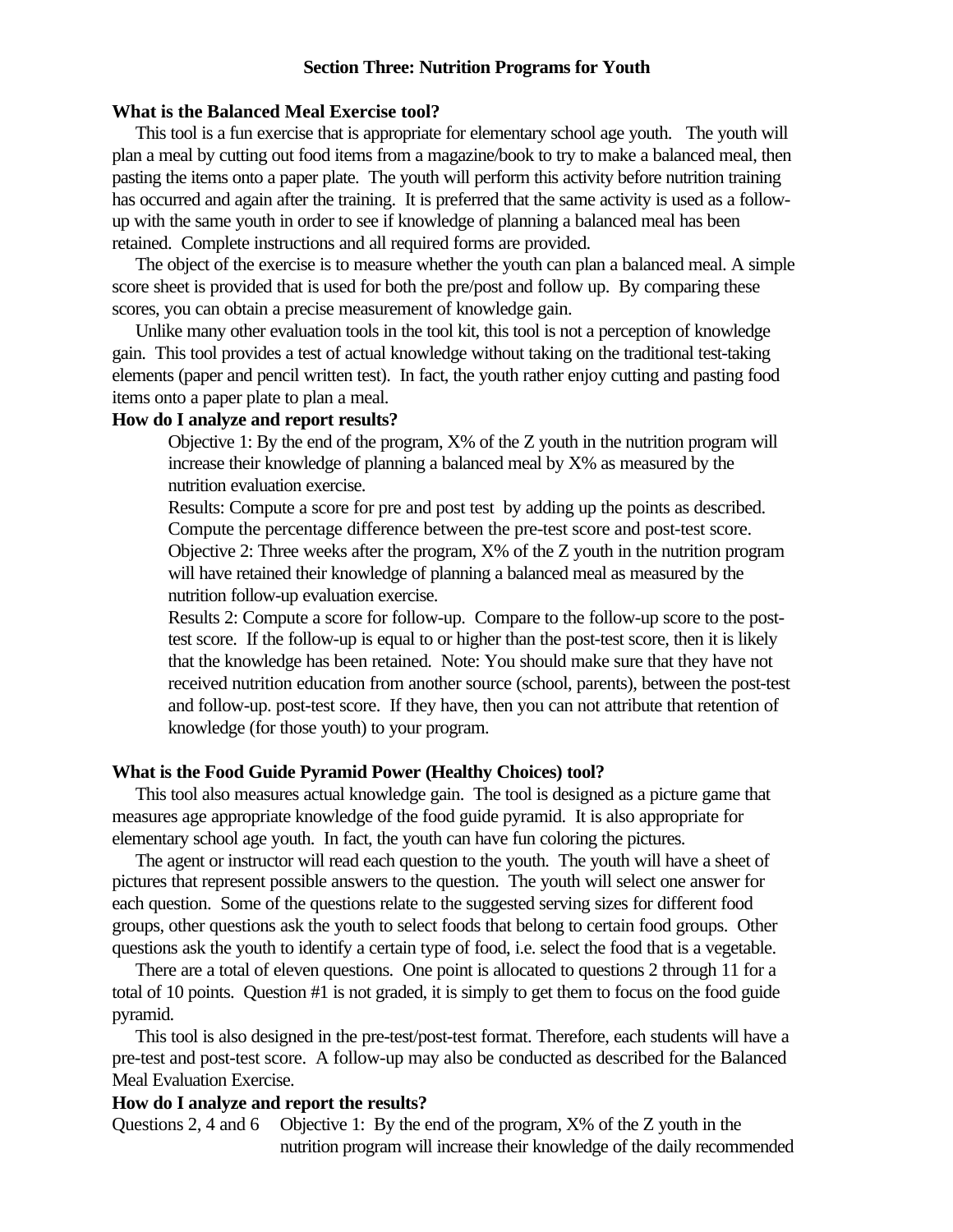|                    | servings from the different food groups by X%<br>Results 1: Compute a pre-test and a post-test score for questions 2, 4, 6.<br>Total possible score is 3. Compute the percentage difference between pre-<br>test and post-test                                           |
|--------------------|--------------------------------------------------------------------------------------------------------------------------------------------------------------------------------------------------------------------------------------------------------------------------|
| Questions 5, 7, 10 | Objective 2: $X\%$ of the Z youth in the nutrition program will increase<br>their knowledge of food groups to which different foods belong by<br>X%                                                                                                                      |
|                    | Result 2: Compute a pre-test and a post-test score for questions 5, 7, 10.<br>Total possible score is 3. Compute the percentage difference between pre-<br>test and post-test                                                                                            |
| Questions 3 and 8  | Objective 3: X% of the Z youth in the nutrition program will increase<br>their ability to identify the different types of foods by X%                                                                                                                                    |
|                    | Result 3: Compute a pre-test and a post-test score for questions 3 and 8.<br>Total possible score is 2. Compute the percentage difference between pre-<br>test and post-test                                                                                             |
| Questions 9 and 11 | Objective $4: X\%$ of $Z$ youth in the nutrition program will increase their<br>knowledge of what foods are healthiest by X%                                                                                                                                             |
|                    | Results 4: Compute a pre-test and a post-test score for questions 9 and 11.<br>Total possible score is 2. Compute the percentage difference between pre-<br>test and post-test                                                                                           |
|                    | <b>OR</b>                                                                                                                                                                                                                                                                |
|                    | Questions 2, 4-7, 9-11 Objective 1: X% of the Z youth in the nutrition program will increase their<br>knowledge of the daily recommended servings from the different food<br>groups, food groups to which different foods belong, and what foods are<br>healthiest by X% |
|                    | Results 1: Compute a pre-test and a post-test score for questions 2,<br>4-7, and 9-11. Total possible score is 9. Compute the percentage<br>difference between pre-test and post-test                                                                                    |
| Questions 3 and 8  | Objective 3: X% of the Z youth in the nutrition program will<br>increase their ability to identify the different types of foods by<br>$X\%$                                                                                                                              |
|                    | Result 3: Compute a pre-test and a post-test score for questions 3<br>and 8. Total possible score is 2. Compute the percentage<br>difference between pre-test and post-test                                                                                              |
|                    |                                                                                                                                                                                                                                                                          |

## **What is the Snack Observation evaluation tool?**

 This is an observation tool to measure actual (observed) behavior change and adoption of healthier food selection practices. Included in this toolkit is an observation sheet which will allow the agent, volunteer or leader to record the snack selections of youth in the nutrition program. Snack selections are recorded prior to the nutrition education (pre observation/test) and again after the nutrition education (post observation/test). Also, it is preferable that the snack selection of the same youth is observed after a few weeks (follow-up) if possible. The tool was piloted in North Carolina and was found to work well with middle school age youth.

 Included in the toolkit are step-by-step directions for implementing the snack observations. Also, there is an observation form that you will use to record the pre, post and follow-up observations for each youth. The snack selection of twenty-three youth can be recorded on this form. You can make additional copies of the form if you have more youth in your nutrition project. There is a reporting form that shows you the type of information that you can gather from the observation forms for your Reports of Accomplishment.

 Finally, variations of the observation were conducted in North Carolina wherein a full lunch meal was observed pre/post. The costs and logistics made this a less feasible alternative than the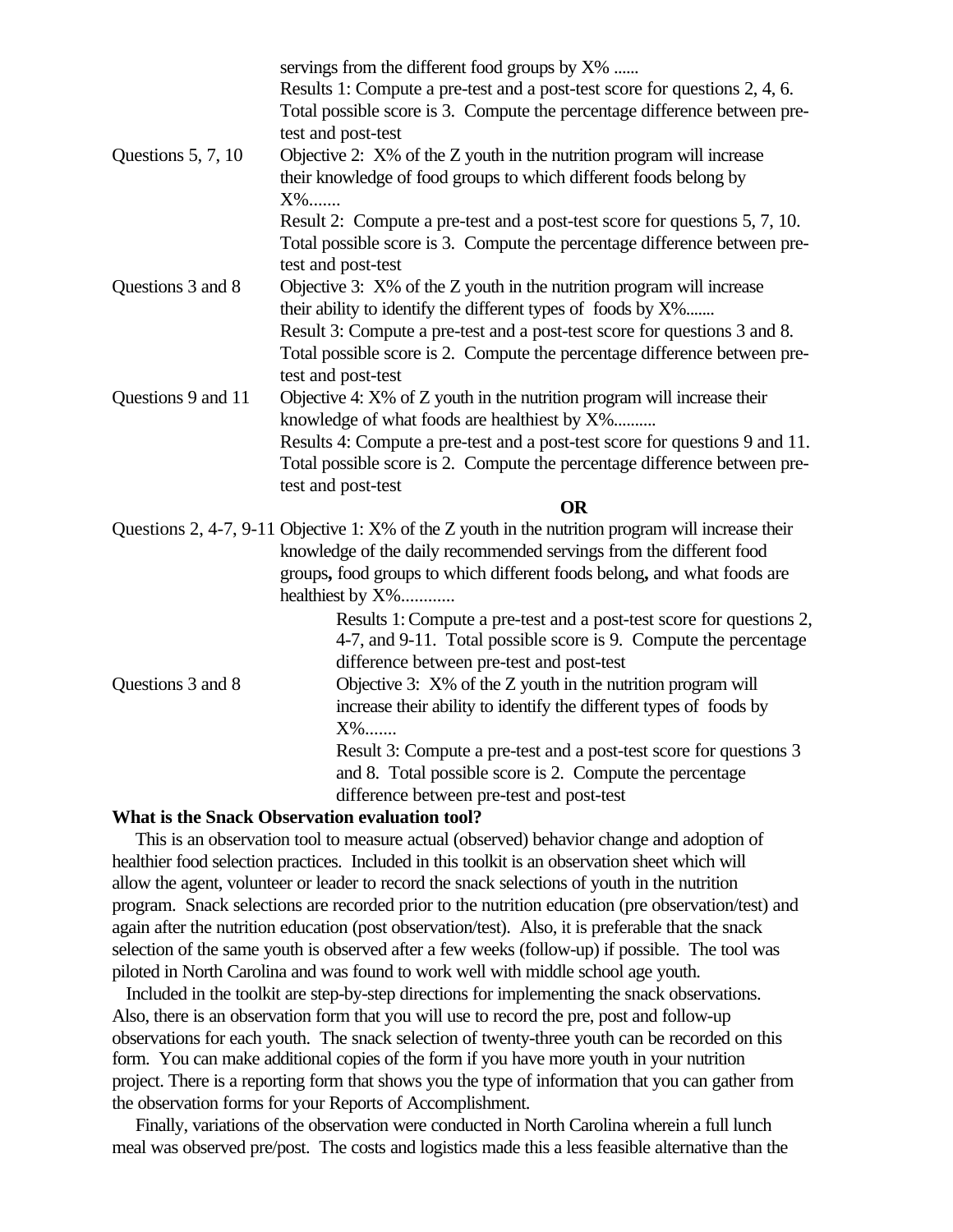snack observation.

# **How do I analyze and report results?**

Goal 1- Youth will adopt better food selection practices

Objective 1- At least 30% of the 25 youth in the Summer Nutrition Camp will change their food selection behavior as measured by those changing to a healthy beverage in the post observation. Results 1- Report the # of youth (as a % of the total youth) who chose a empty beverage in the pre, but a healthy beverage and in the post.

Objective 2- At least 30% of the 25 youth in the Summer Nutrition Camp will change their food selection behavior as measured by those changing to a healthy edible item in the post observation.

Results 2- Report the # of youth as above who chose a empty edible in the pre, but a healthy edible in the post.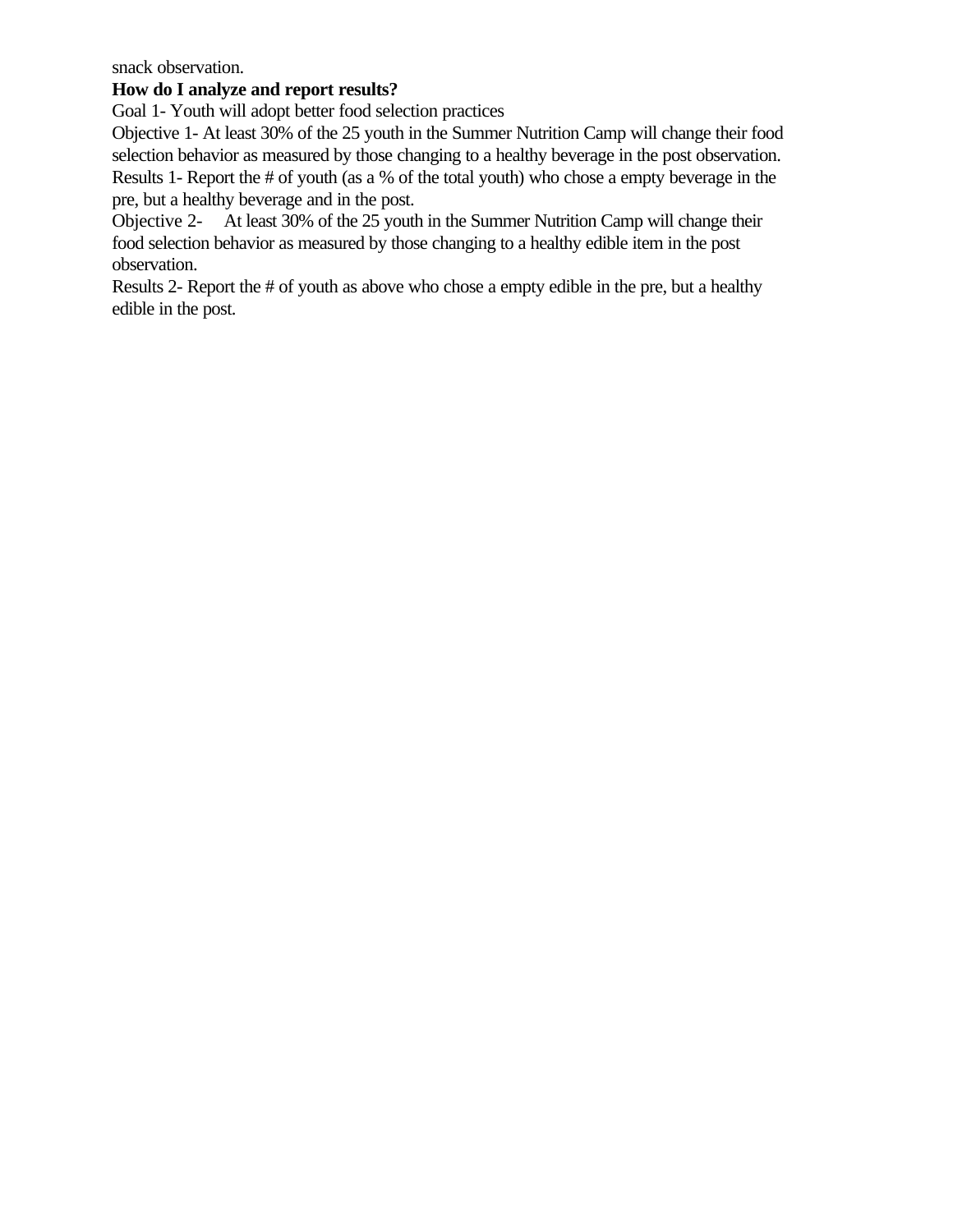### **Section Four: Other FCS Subject Matter Programs**

## **What is the Community Development assessment tool about?**

 This instrument measure's whether an organization fosters a sense of community within its members. It was developed by Joseph Hughey (University of Missouri), Paul Speer (Rutgers University) and N. Andrew Peterson (Rutgers University). The researchers tested this tool and found it to be both a reliable and valid measure of the sense of community that members of community organizations feel.

 Questions 1 through 7 measures individual's perceived relationship to the organization. The authors cite numerous studies that indicate sense of community is related to the degree to which an individual feels a sense of belonging, caring and trust. Questions 8 through 10 measures individual's perception of how well the organization serves as a mediator. This concept relates to the ability of the organization to take the individual's concerns, along with the concerns of others, into the larger community. Questions 11 through 14 measures individual's perception of how influential the organization is. Individuals acting alone rarely impact community as much as a united, collective group can. This concept focuses on individual's perception of how influential the organization is in causing community change.

 As you can probably tell, this tool would be excellent for assessing advisory committee and like committees to see if they feel that the county Extension program, or your program area if it is a specific FCS or 4-H advisory committee, is influential in the community (Q11-14) or carries out the role of mediator (Q8-10). Also, it could be used to measure the relationship that the committee member's feel they have with the Extension office or specific program (Q1-7). You could use the cluster of questions to measure the three different concepts (Relationship to Organization, Organization as a Mediator, or Organization's Influence). However, you may want to measure whether an organization fosters a sense of community within its members (all questions O1-14).

### **How do I analyze and report information from the Community Development assessment tool**?

 The journal article that discusses this instrument in detail provides in-depth coverage of how to analyze and report the data for this instrument.

Hughey, J., Speer, P. & Peterson, N. (1999). Sense of community in community organizations: Structure and evidence of validity. *Journal of Community Psychology*, 27(1), 97-113.

#### **What is the Housing/Home Environments evaluation tool about?**

 This tool will assess whether program participants are learning about three areas of housing programs: 1) home furnishing, 2) home maintenance, and 3) safe home environments. These tools can be adapted for other areas of a housing program.

 Not only is housing space expensive, but it also must be insured, heated, cooled, taxed, furnished and maintained.. Home furnishings and maintenance are areas that are necessary and that directly relate to household expenses. Furnishing must be purchased, refurbished or replaced. The consumer decisions and knowledge related to those activities are measured in this tool (Questions 1-5). In addition to home furnishings, home repairs and maintenance must be made in order to keep the home liveable and protect the investment The first part of the tool also measures whether the participants learned about home maintenance issues (Questions 6-9).

 Also, there is a growing concern over home-related contaminants and hazards and especially their impact on children. Household chemicals and products and the related hazards have long term and serious consequences for the victims. Misuse of chemicals may cause permanent injury or even fatality. With education and awareness, most of these problems could be avoided. The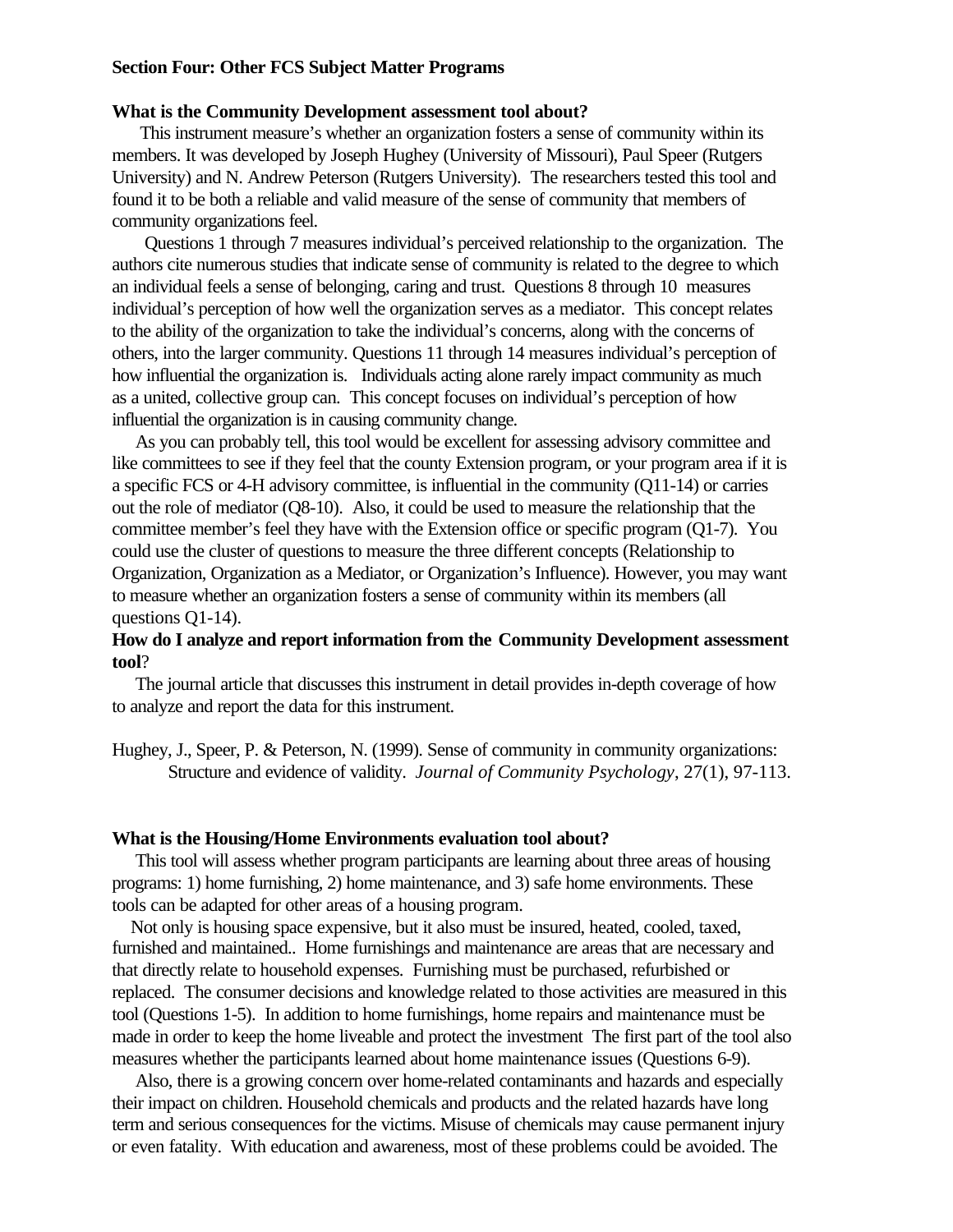second part of this tool focuses on knowledge related to maintaining a safe home environment (Questions 10-16).

|                 |        | How do I analyze and report results for the Housing/Home Environments evaluation tool? |
|-----------------|--------|----------------------------------------------------------------------------------------|
| Questions 10-16 |        | Objective: By the end of the program, X% of the Z participants in                      |
|                 |        | the housing program will indicate that they learned the importance                     |
|                 |        | of testing for radon and carbon monoxide; safest packaging for                         |
|                 |        | household chemicals and products, (or whichever knowledge area                         |
|                 |        | you are focusing on)                                                                   |
|                 |        | Reporting: Report the % of participants responding "yes" to the                        |
|                 | items. |                                                                                        |
| Questions 6-9   |        | Objective: $X\%$ of the Z participants in the housing program will                     |
|                 |        | indicate that they learned how to perform monthly home                                 |
|                 |        | inspections, review bids from different contractors (or whichever                      |
|                 |        | knowledge area you are focusing on)                                                    |
|                 |        | Reporting: Report the % of participants responding "yes" to the                        |
|                 | items. |                                                                                        |
| Questions 1-5   |        | Objective: $X\%$ of the Z participants in the housing program will                     |
|                 |        | indicate that they learned how to compare furnishing purchasing                        |
|                 |        | options such as cash, loan, rent to own, and revolving credit, then                    |
|                 |        | select the option that saves the most money (or whichever                              |
|                 |        | knowledge area you are focusing on)                                                    |
|                 |        | Reporting: Report the % of participants responding "yes" to the                        |
|                 | items. |                                                                                        |

### **What is the Housing/Home Environments Follow-up evaluation tool about?**

 A follow-up evaluation is recommended three months after the program to determine what behaviors or practices, if any, have been changed or adopted among the participants.The follow-up, if feasible, will provide you with a better measure of the longer-term, higher level (Bennett's Model) outcomes of your housing program.

# **How do I analyze and report results for the Housing/Home Environments Follow-up evaluation tool?**

| Question 13-20 | Objective: Three months after the program, $X\%$ of the Z<br>participants in the housing program will indicate that they installed<br>smoke detectors and carbon monoxide testers in their home based<br>on what they learned in the program (or whatever practice adoption<br>area you are focusing on)<br>Reporting: Report the % of participants responding "yes" to the                                                                                                                                                                             |
|----------------|---------------------------------------------------------------------------------------------------------------------------------------------------------------------------------------------------------------------------------------------------------------------------------------------------------------------------------------------------------------------------------------------------------------------------------------------------------------------------------------------------------------------------------------------------------|
| items.         |                                                                                                                                                                                                                                                                                                                                                                                                                                                                                                                                                         |
| Question 6-12  | Objective1:  X% of the Z participants in the housing program<br>will indicate that the performed a home maintenance inspection<br>that they would not have performed before participating in the<br>program.<br>Objective 2: X% of the Z participants in the housing program<br>will indicate that they interviewed references for the contractor<br>and reviewed the detailed contract based on what they learned in<br>the program (or whatever behavior area you are focusing on)<br>Reporting: Report the % of participants responding "yes" to the |
| items.         |                                                                                                                                                                                                                                                                                                                                                                                                                                                                                                                                                         |
| Questions 1-5  | Objective: X% of the Z participants in the housing program<br>will indicate that they developed a home furnishing plan that they                                                                                                                                                                                                                                                                                                                                                                                                                        |